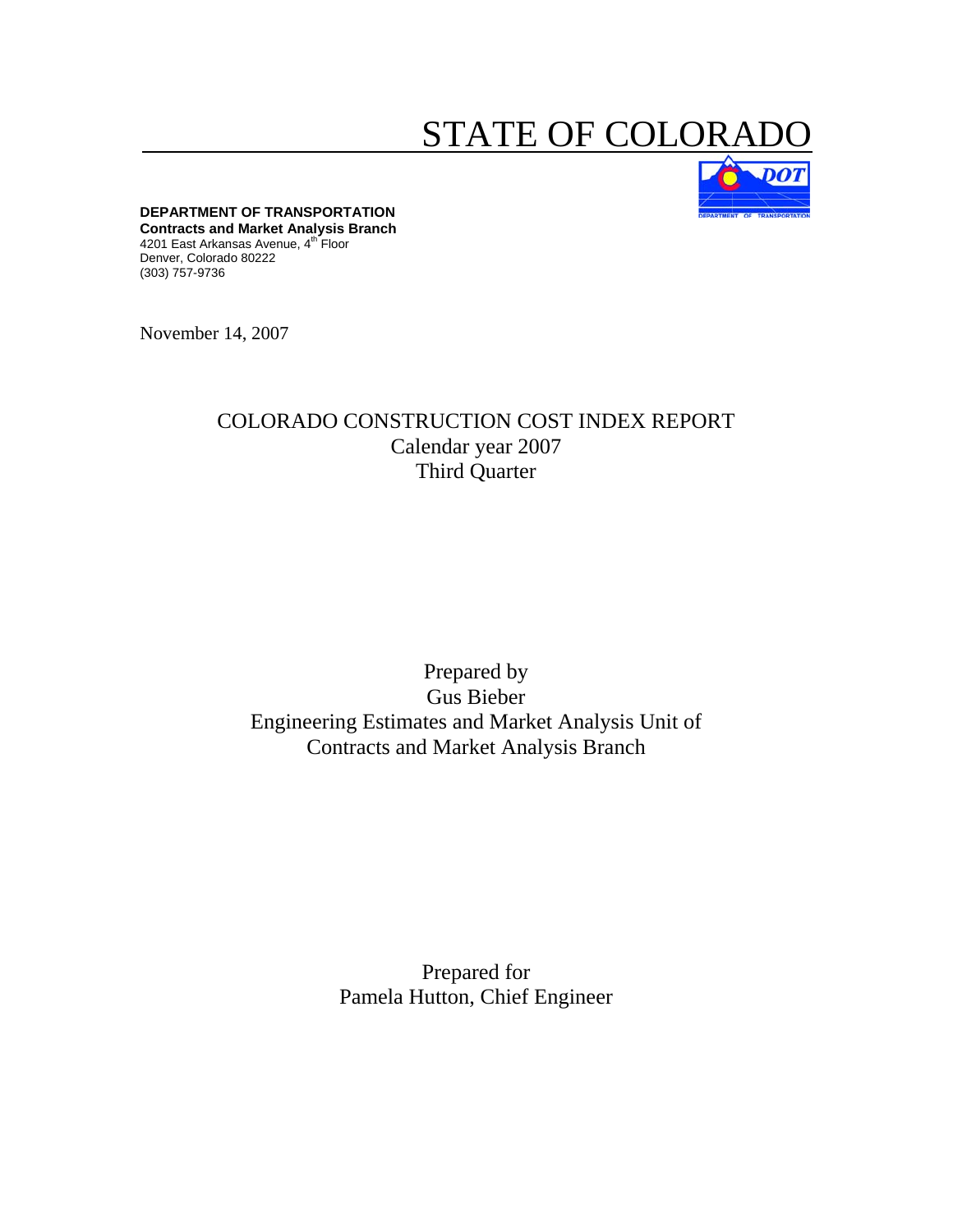# STATE OF COLORA



#### **DEPARTMENT OF TRANSPORTATION**

**Contracts and Market Analysis Branch**  4201 East Arkansas Avenue, 4th Floor Denver, Colorado 80222 (303) 757-9736

#### SUMMARY

#### CONSTRUCTION COST INDEX FOR SELECTED HIGHWAY CONSTRUCTION ITEMS

3rd QUARTER ENDING September 30, 2007

NOTE: All information shown in this publication was assembled using 1987 as the base year.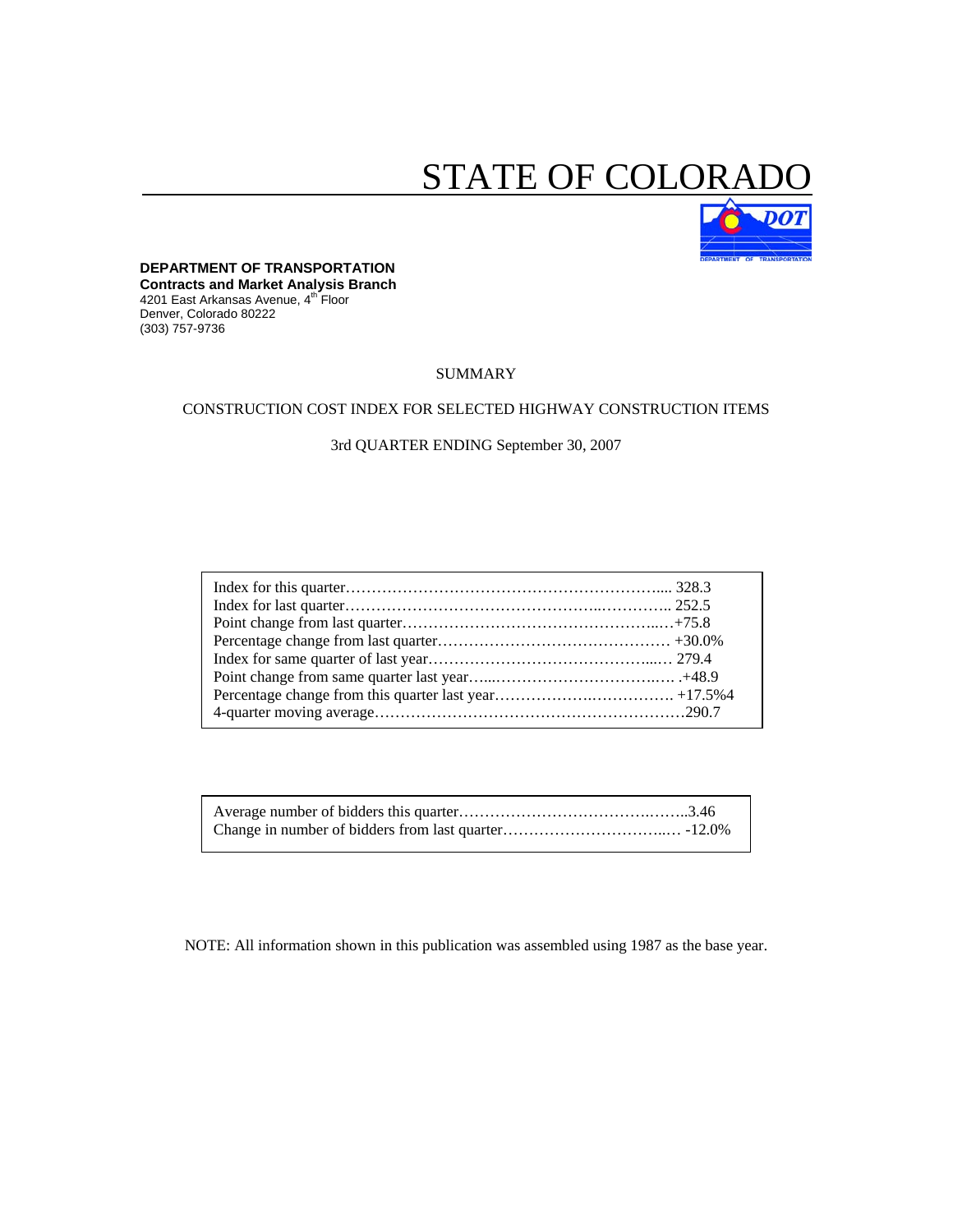# *Summary Report for all the projects awarded betwee 7/1/2007 And 9/30/2007*

| <b>Project Amount</b>            | <b>No. of Projects</b> | <b>No. of Bidders</b> | <b>Total Contract Amt. Avg. # of Bids</b> |     |  |
|----------------------------------|------------------------|-----------------------|-------------------------------------------|-----|--|
| \$0.00 to \$49,999.99            | $\mathbf{0}$           |                       |                                           |     |  |
| \$50,000.00 to \$99,999.99       |                        | 3                     | \$62,720.00                               | 3.0 |  |
| \$100,000.00 to \$249,999.99     | 3                      | 8                     | \$635,743.83                              | 2.7 |  |
| \$250,000.00 to \$499,999.99     | 6                      | 26                    | \$2,502,974.38                            | 4.3 |  |
| \$500,000.00 to \$999,999.99     | 9                      | 28                    | \$6,568,390.99                            | 3.1 |  |
| 1,000,000.00 to \$2,499,999.99   | 9                      | 30                    | \$13,495,882.40                           | 3.3 |  |
| 2,500,000.00 to \$4,999,999.99   | 5                      | 20                    | \$18,456,696.04                           | 4.0 |  |
| 5,000,000.00 to \$9,999,999.99   |                        | 4                     | \$7,911,503.50                            | 4.0 |  |
| 10,000,000.00 to \$19,999,999.99 | $\Omega$               |                       |                                           |     |  |
| 20,000,000.00 to \$49,499,999.99 |                        | 2                     | \$27,657,855.15                           | 2.0 |  |
| 50,000,000.00 or Greater         | 0                      |                       |                                           |     |  |
| <b>Total</b>                     | 35                     | 121                   | \$77,291,766.29                           |     |  |

**The number of bidders on all projects awards during this period averaged 3.46 bidders per contract. Average cost per project is \$1,659,394.93 (avg. cci 1994=118.8 / avg. cci 1998 =158.1) in 1994 dollars.**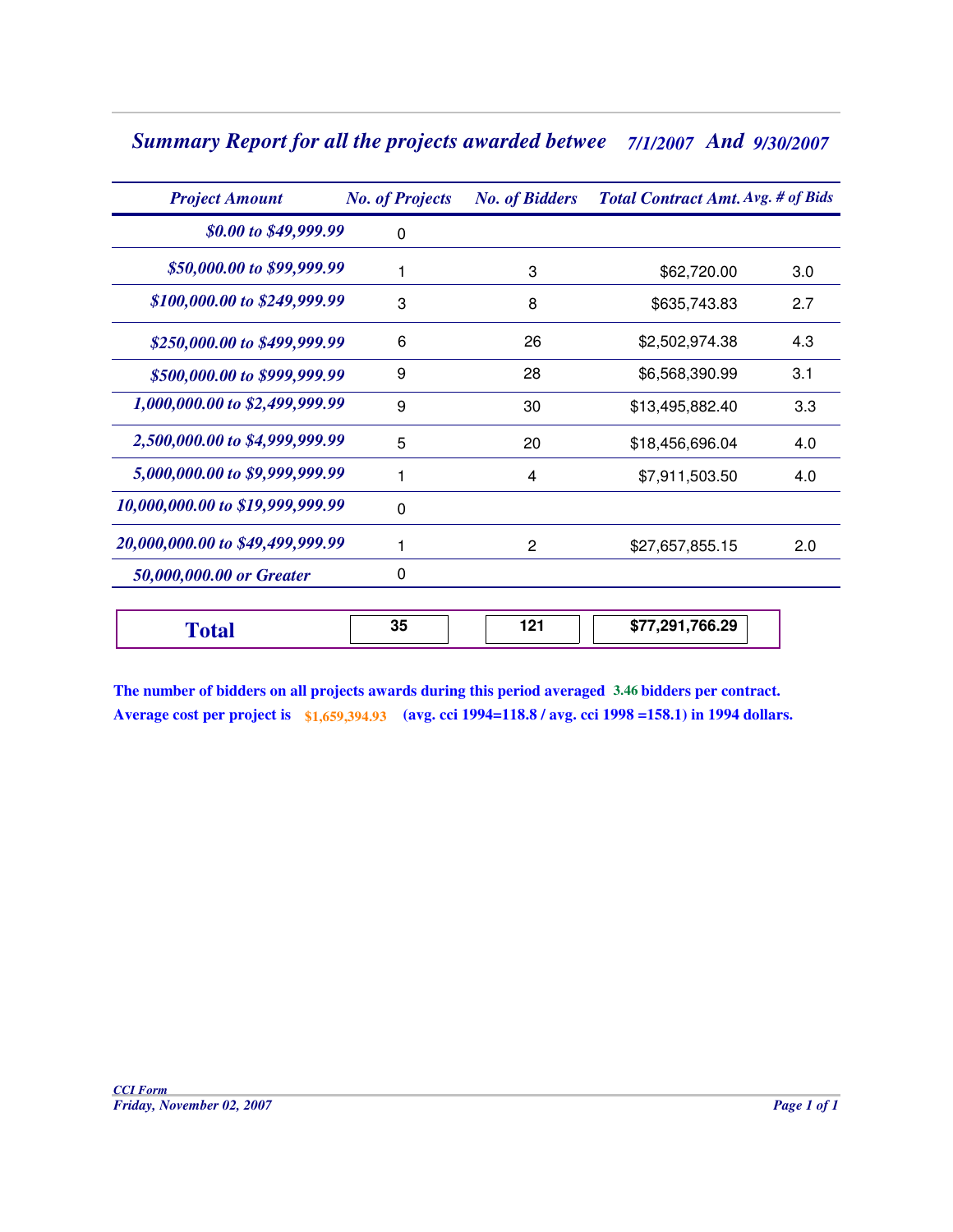| <b>ITEM CODE</b>                                                                                                                                      | # OF ITEM      | <b>QUANTITY</b>              | <b>PRICE</b>                 | <b>UNIT PRICE</b> | <b>INDEX</b> |
|-------------------------------------------------------------------------------------------------------------------------------------------------------|----------------|------------------------------|------------------------------|-------------------|--------------|
| 203-00000 To 203-00060<br>203-00062 To 203-00210<br>203-00400 To 203-00500                                                                            | 15             | English (CY)<br>152,900.00   | \$1,577,482.54               | \$10.32           |              |
| 203-01020 To 203-01030<br>209-00000 To 209-00050                                                                                                      | 0              | Metric (CM)<br>0.00          | \$0.00                       | \$0.00            |              |
| <b>UNCLASSIFIED EXCAV (CIP)</b>                                                                                                                       | 15             | 152,900.00 <sup>CY</sup>     | \$1,577,482.54               | \$10.32           | 417.6        |
| 403-00720,<br>403-01000,<br>403-02000,<br>403-01010,<br>403-09121 To 403-09500                                                                        | 42             | English (TON)<br>57,957.60   | \$4,729,441.62               | \$81.60           |              |
| 403-31300 To 403 36447<br>403-91401 To 403-95353<br>411-03100 To 411-03355<br>411-10010 To 411-90010 (Gal/Lit)<br>Gallon & Liter are converted to Ton | 0              | Metric (MT)<br>0.00          | \$0.00                       | \$0.00            |              |
| <b>HOT MIX ASPHALT (H_A)</b>                                                                                                                          | 42             | 57,957.60 T                  | \$4,729,441.62               | \$81.60           | 352.9        |
| 412-00000 To 412-00050                                                                                                                                | $\overline{2}$ | English (SY)<br>199,442.94   | \$5,701,287.60               | \$28.59           |              |
| 412-00700 To 412-01352<br>412-03000 To 412-03000                                                                                                      | 0              | Metric (SM)<br>0.00          | \$0.00                       | \$0.00            |              |
| <b>CONCRETE PAVEMENT (9")</b>                                                                                                                         | $\overline{2}$ | 199,442.94 <sup>SY</sup>     | \$5,701,287.60               | \$28.59           | 214.0        |
|                                                                                                                                                       |                |                              | <b>SURFACING TOTAL INDEX</b> |                   | 338.0        |
| 509-00000 To 509-00000                                                                                                                                | 1              | English (LB)<br>222,770.00   | \$445,540.00                 | \$2.00            |              |
|                                                                                                                                                       | 0              | Metric (KG)<br>0.00          | \$0.00                       | \$0.00            |              |
| <b>STRUCTURAL STEEL</b>                                                                                                                               | 1              | 222,770.00 <sup>LB</sup>     | \$445,540.00                 | \$2.00            | 234.4        |
| 601-01022 To 601-01022                                                                                                                                | 10             | English (CY)<br>15.767.70    | \$9,271,862.60               | \$588.03          |              |
| 601-01030 To 601-01060<br>601-03030 To 601-05064                                                                                                      | 0              | Metric (CM)<br>0.00          | \$0.00                       | \$0.00            |              |
| <b>STRUCTURAL CONCRETE</b>                                                                                                                            | 10             | $15,767.70^{\text{CY}}$      | \$9,271,862.60               | \$588.03          | 270.6        |
| 602-00000 To 602-00000                                                                                                                                | 17             | English (LB)<br>3,507,668.30 | \$3,723,974.81               | \$1.06            |              |
| 602-00020 To 602-00020                                                                                                                                |                | Metric (KG)                  |                              |                   |              |

**Sum of the 6 categories cost = \$25,449,589.17**

3,507,668.30<sup>LB</sup>

**0**

**REINFORCING STEEL 17 3,507,668.30 \$3,723,974.81**

**0.00 \$0.00**

### **CCI ITEMS USED FROM 7/1/2007 TO 9/30/2007**

**\$1.06**

**STRUCTURAL TOTAL INDEX 261.0 COMPOSITE INDEX = 328.3**

**\$0.00**

**258.9**

**HBP Unit Price per CY = \$161.57**

**Concrete Pavement Unit Price per CY = \$114.34**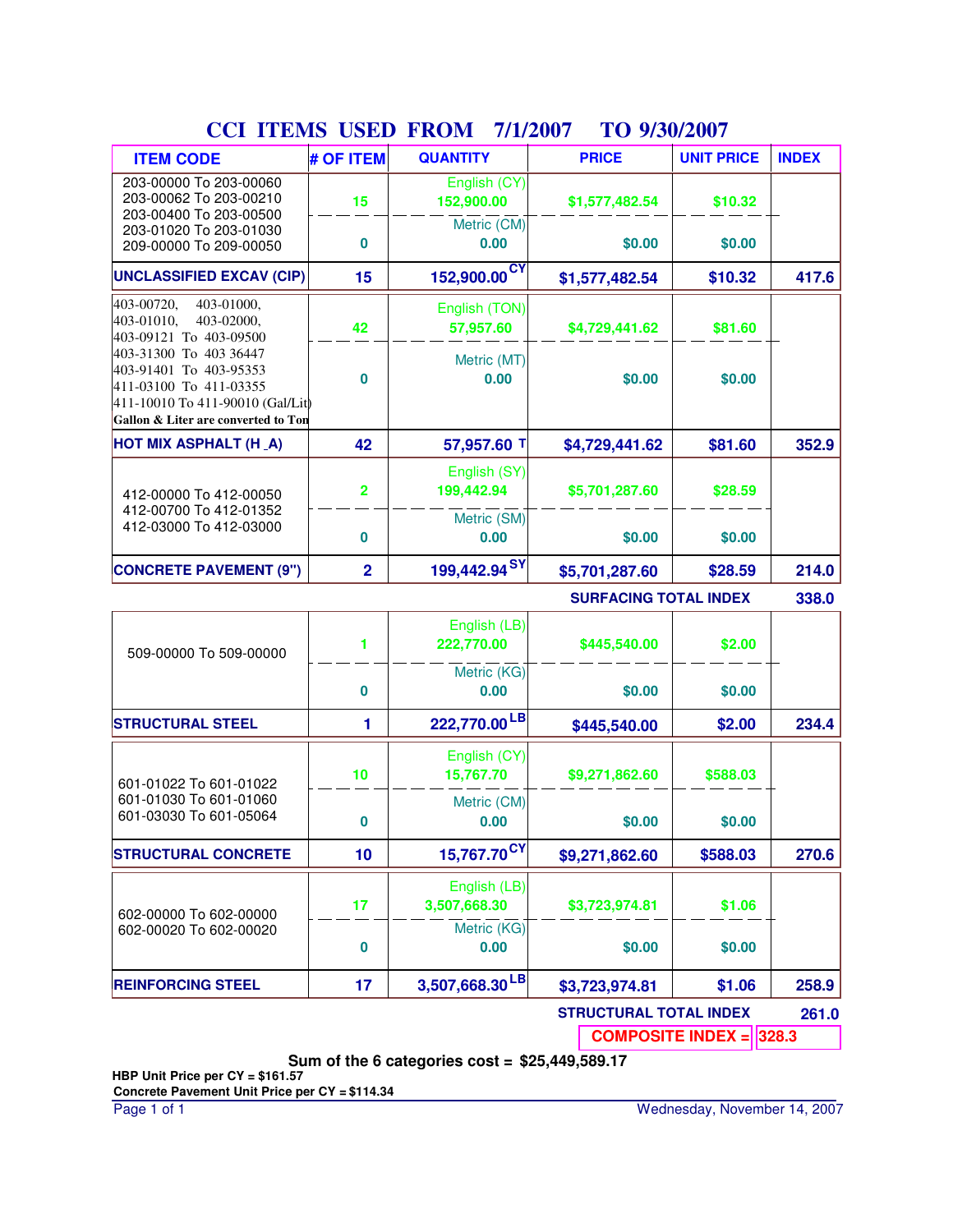#### **Colorado Highway Construction Cost Index Graph and Tabulations (1987 Base Year)**

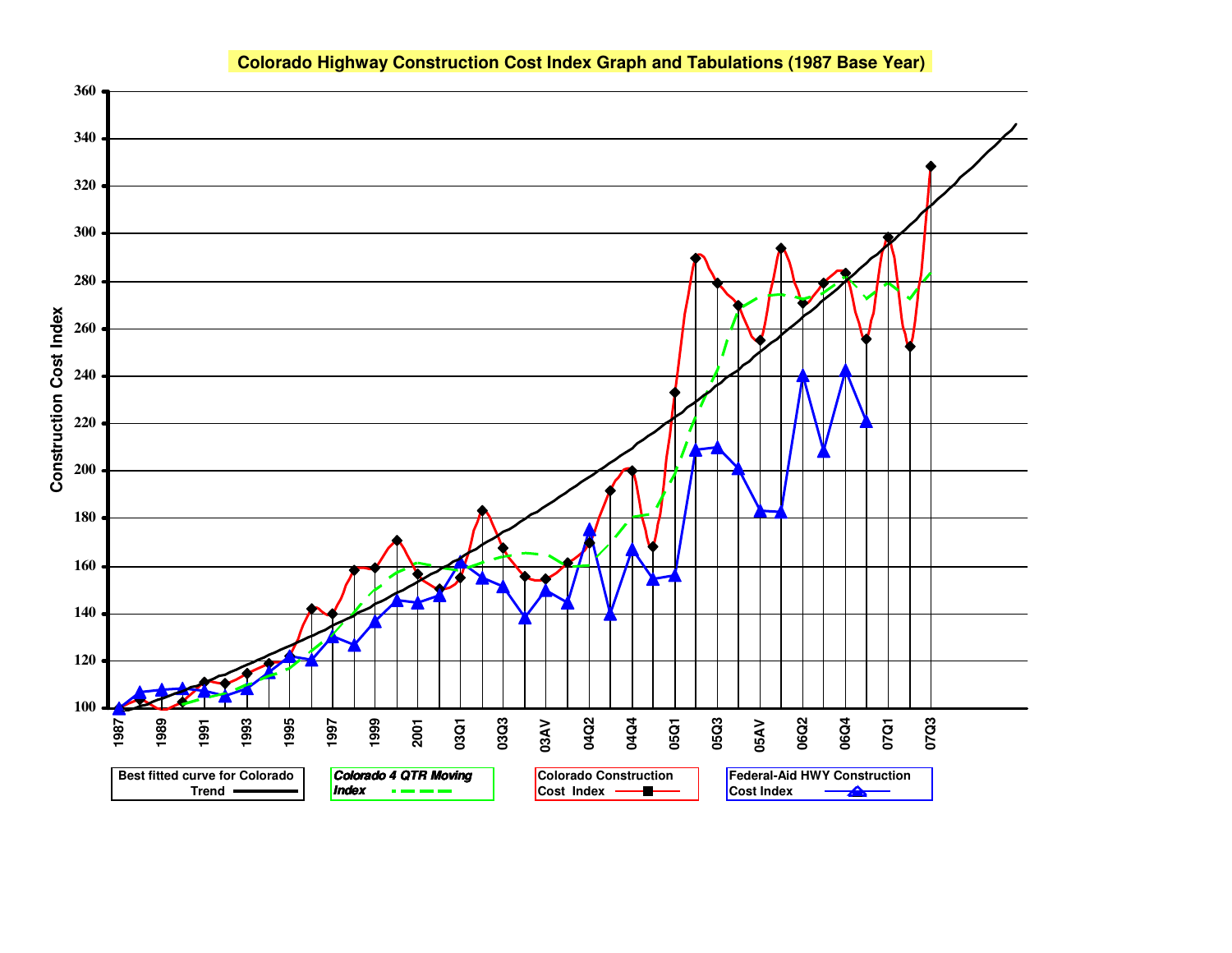|             | <b>Colorado Highway Construction Cost Index Graph and Tabulations (1987 Base Year)</b> |                  |              |                  |                |                          |       |                  |                            |              |                          |       |                         |                            |                   |              |
|-------------|----------------------------------------------------------------------------------------|------------------|--------------|------------------|----------------|--------------------------|-------|------------------|----------------------------|--------------|--------------------------|-------|-------------------------|----------------------------|-------------------|--------------|
| <b>YEAR</b> | QTR.                                                                                   | <b>Earthwork</b> |              |                  | Asph. Pavement | <b>Concrete Pavement</b> |       | <b>Surfacing</b> | <b>Structural Concrete</b> |              | <b>Reinforcing Steel</b> |       | <b>Structural Steel</b> |                            | <b>Structural</b> | Composite    |
|             |                                                                                        | <b>Bid Price</b> | <b>Index</b> | <b>Bid Price</b> | Index          | <b>Bid Price</b>         | Index | Index            | <b>Bid Price</b>           | <b>Index</b> | <b>Bid Price</b>         | Index | <b>Bid Price</b>        | <i><u><b>Index</b></u></i> | Index             | <b>Index</b> |
| 1987        | 1987                                                                                   | \$2.47           | 100.0        | \$23.17          | 100.0          | \$13.36                  | 100.0 | 100.0            | \$217.32                   | 100.0        | \$0.41                   | 100.0 | \$0.85                  | 100.                       | 100.0             | 100.0        |
| 1988        | 1988                                                                                   | \$2.92           | 118.         | \$23.88          | 103.0          | \$13.84                  | 103.6 | 103.1            | \$195.02                   | 89.7         | \$0.45                   | 110.7 | \$0.89                  | 104.1                      | 96.7              | 103.7        |
| 1989        | 1989                                                                                   | \$2.57           | 103.9        | \$23.67          | 102.2          | \$11.65                  | 87.2  | 100.6            | \$199.41                   | 91.8         | \$0.40                   | 97.8  | \$0.88                  | 103.5                      | 95.3              | 99.6         |
| 1990        | 1990                                                                                   | \$2.78           | 112.5        | \$23.98          | 103.5          | \$15.09                  | 113.0 | 104.5            | \$190.86                   | 87.8         | \$0.37                   | 90.8  | \$0.99                  | 116.0                      | 94.1              | 102.7        |
| 1991        | 1991                                                                                   | \$3.31           | 133.8        | \$26.25          | 113.3          | \$16.03                  | 120.0 | 114.0            | \$195.43                   | 89.9         | \$0.38                   | 93.7  | \$0.89                  | 104.4                      | 93.5              | 111.2        |
| 1992        | 1992                                                                                   | \$2.77           | 112.3        | \$26.20          | 113.7          | \$23.82                  | 178.3 | 119.8            | \$216.87                   | 99.8         | \$0.36                   | 87.9  | \$0.71                  | 82.8                       | 94.0              | 110.7        |
| 1993        | 1993                                                                                   | \$3.25           | 131.4        | \$27.74          | 119.7          | \$16.75                  | 125.4 | 121.3            | \$212.43                   | 97.7         | \$0.37                   | 90.7  | \$0.79                  | 93.0                       | 95.3              | 114.7        |
| 1994        | 1994                                                                                   | \$3.56           | 144.2        | \$28.40          | 122.6          | \$18.78                  | 140.6 | 124.4            | \$219.94                   | 101.2        | \$0.37                   | 89.7  | \$0.67                  | 78.8                       | 94.4              | 118.8        |
| 1995        | 1995                                                                                   | \$3.41           | 138.         | \$30.25          | 130.5          | \$17.82                  | 133.4 | 130.8            | \$211.29                   | 97.2         | \$0.39                   | 94.0  | \$0.90                  | 105.                       | 98.3              | 122.3        |
| 1996        | 1996                                                                                   | \$4.46           | 180.         | \$32.73          | 141.3          | \$19.22                  | 143.9 | 141.5            | \$265.98                   | 122.4        | \$0.43                   | 105.1 | \$1.09                  | 128.                       | 120.2             | 141.7        |
| 1997        | 1997                                                                                   | \$4.24           | 171.7        | \$32.92          | 142.7          | \$21.39                  | 160.1 | 143.9            | \$246.29                   | 113.3        | \$0.45                   | 110.8 | \$1.01                  | 117.9                      | 113.8             | 139.6        |
| 1998        | 1998                                                                                   | \$4.89           | 198.0        | \$35.72          | 154.2          | \$26.54                  | 198.7 | 158.7            | \$283.01                   | 130.2        | \$0.50                   | 122.0 | (\$1.00)                | $-1.0$                     | 128.2             | 158.1        |
| 1999        | 1999                                                                                   | \$4.94           | 199.8        | \$35.23          | 152.0          | \$22.78                  | 170.5 | 153.9            | \$310.56                   | 142.9        | \$0.54                   | 132.0 | \$1.41                  | 165.                       | 145.3             | 159.2        |
| 2000        | 2000                                                                                   | \$5.25           | 212.6        | \$40.02          | 173.0          | \$20.56                  | 153.9 | 170.8            | \$346.82                   | 159.6        | \$0.47                   | 115.2 | \$1.18                  | 138.8                      | 146.8             | 170.7        |
| 2001        | 2001                                                                                   | \$4.19           | 169.         | \$38.67          | 167.4          | \$17.45                  | 130.6 | 163.2            | \$303.22                   | 139.5        | \$0.50                   | 120.9 | \$1.29                  | 151.                       | 138.4             | 156.8        |
| 2002        | 2002                                                                                   | \$3.74           | 151.2        | \$37.99          | 164.7          | \$24.81                  | 185.7 | 166.2            | \$285.35                   | 131.3        | \$0.50                   | 121.3 | \$0.78                  | 91.9                       | 121.4             | 150.1        |
| 2003        | 03Q1                                                                                   | \$4.23           | 171.2        | \$36.48          | 158.2          | \$24.92                  | 186.6 | 160.4            | \$283.25                   | 130.4        | \$0.57                   | 137.9 | \$0.00                  | 0.0                        | 132.2             | 155.2        |
| 2003        | 03Q2                                                                                   | \$10.00          | 404.8        | \$40.35          | 174.9          | \$43.68                  | 327.0 | 189.9            | \$327.84                   | 150.9        | \$0.62                   | 151.9 | \$0.31                  | 36.3                       | 127.8             | 183.2        |
| 2003        | 03Q3                                                                                   | \$4.64           | 187.9        | \$41.05          | 177.5          | \$18.89                  | 141.4 | 173.5            | \$336.84                   | 155.0        | \$0.58                   | 140.5 | \$1.05                  | 123.1                      | 145.7             | 167.6        |
| 2003        | 03Q4                                                                                   | \$3.85           | 155.         | \$40.10          | 173.5          | \$19.51                  | 146.1 | 170.3            | \$267.39                   | 123.7        | \$0.51                   | 125.0 | \$0.00                  | 0.0                        | 123.5             | 155.7        |
| 2003        | 03AV                                                                                   | \$4.42           | 178.         | \$38.23          | 165.           | \$20.91                  | 156.6 | 164.1            | \$289.44                   | 133.2        | \$0.55                   | 133.4 | \$0.72                  | 84.7                       | 123.4             | 154.4        |
| 2004        | 04Q1                                                                                   | \$3.94           | 159.         | \$36.03          | 156.           | \$31.13                  | 233.0 | 163.5            | \$297.69                   | 137.0        | \$0.71                   | 172.4 | \$1.78                  | 208.9                      | 158.4             | 161.3        |
| 2004        | 04Q2                                                                                   | \$5.84           | 236.6        | \$35.97          | 155.9          | \$28.42                  | 212.8 | 161.2            | \$297.92                   | 137.1        | \$0.78                   | 190.7 | \$1.13                  | 132.9                      | 146.5             | 169.6        |
| 2004        | 04Q3                                                                                   | \$4.38           | 177.         | \$43.33          | 188.0          | \$27.59                  | 206.5 | 189.0            | \$350.71                   | 161.4        | \$0.91                   | 221.3 | \$2.70                  | 316.                       | 204.4             | 191.6        |
| 2004        | 04Q4                                                                                   | \$7.39           | 298.         | \$41.45          | 179.2          | \$40.01                  | 299.5 | 191.3            | \$305.55                   | 140.6        | \$0.74                   | 179.9 | \$0.00                  | 0.0                        | 150.1             | 200.3        |
| 2004        | 04AV                                                                                   | \$4.60           | 186.         | \$37.43          | 162.           | \$28.96                  | 216.8 | 167.2            | \$323.50                   | 148.9        | \$0.83                   | 202.7 | \$1.26                  | 147.6                      | 159.0             | 168.0        |
| 2005        | 05Q1                                                                                   | \$9.43           | 381.7        | \$41.99          | 182.3          | \$60.10                  | 449.9 | 208.8            | \$443.32                   | 204.0        | \$0.91                   | 222.  | \$1.10                  | 128.9                      | 192.2             | 233.3        |
| 2005        | 05Q2                                                                                   | \$16.07          | 650.         | \$44.19          | 192.4          | \$28.54                  | 213.6 | 193.1            | \$540.39                   | 248.7        | \$0.98                   | 240.0 | \$0.00                  | 0.0                        | 246.6             | 289.8        |
| 2005        | 05Q3                                                                                   | \$9.74           | 394.         | \$57.71          | 249.5          | \$34.29                  | 256.7 | 249.9            | \$491.90                   | 226.4        | \$0.97                   | 237.3 | \$3.50                  | 410.2                      | 265.9             | 279.3        |
| 2005        | 05Q4                                                                                   | \$12.52          | 506.9        | \$52.73          | 228.4          | \$56.18                  | 420.5 | 247.4            | \$407.63                   | 187.6        | \$0.81                   | 198.2 | \$0.97                  | 113.7                      | 174.6             | 269.7        |
| 2005        | 05AV                                                                                   | \$12.90          | 522.0        | \$44.17          | 191.8          | \$30.69                  | 229.8 | 194.7            | \$508.77                   | 234.1        | \$0.96                   | 232.9 | \$1.01                  | 118.4                      | 210.4             | 255.2        |
| 2006        | 06Q1                                                                                   | \$11.48          | 464.6        | \$54.99          | 238.8          | \$47.80                  | 357.8 | 249.7            | \$566.84                   | 260.9        | \$1.22                   | 296.5 | \$0.00                  | 0.0                        | 269.5             | 293.8        |
| 2006        | 06Q2                                                                                   | \$10.68          | 432.         | \$58.85          | 255.           | \$28.40                  | 212.6 | 249.7            | \$426.20                   | 196.1        | \$1.11                   | 271.4 | \$1.93                  | 226.7                      | 216.8             | 270.9        |
| 2006        | 06Q3                                                                                   | \$7.03           | 284.         | \$74.90          | 323.5          | \$26.79                  | 200.6 | 310.6            | \$439.17                   | 202.7        | \$0.91                   | 222.3 | \$0.00                  | 0.0                        | 207.0             | 279.4        |
| 2006        | 06Q4                                                                                   | \$6.20           | 251.         | \$67.40          | 291.4          | \$45.03                  | 337.1 | 295.6            | \$387.04                   | 178.7        | \$0.79                   | 191.9 | \$5.70                  | 667.                       | 280.3             | 283.4        |
| 2006        | 06AV                                                                                   | \$7.54           | 305.         | \$59.61          | 258.4          | \$33.79                  | 253.0 | 256.8            | \$430.27                   | 198.0        | \$0.92                   | 223.5 | \$2.62                  | 306.9                      | 225.1             | 255.5        |
| 2007        | 07Q1                                                                                   | \$9.68           | 391.6        | \$63.57          | 274.9          | \$54.18                  | 405.6 | 287.8            | \$564.69                   | 259.9        | \$1.41                   | 343.2 | \$1.75                  | 205.7                      | 264.8             | 298.6        |
| 2007        | 07Q2                                                                                   | \$5.99           | 242.5        | \$67.30          | 290.9          | \$38.03                  | 284.7 | 289.9            | \$468.58                   | 215.6        | \$0.89                   | 217.7 | \$0.85                  | 99.8                       | 192.5             | 252.5        |
| 2007        | 07Q3                                                                                   | \$10.32          | 417.6        | \$81.60          | 352.9          | \$28.59                  | 214.0 | 338.0            | \$588.03                   | 270.6        | \$1.06                   | 258.9 | \$2.00                  | 234.                       | 261.0             | 328.3        |
|             |                                                                                        |                  |              |                  |                |                          |       |                  |                            |              |                          |       |                         |                            |                   |              |
|             | <b>View Tabular Report</b><br><b>View Annual/Qtr</b>                                   |                  |              |                  |                |                          |       |                  |                            |              |                          |       |                         |                            |                   |              |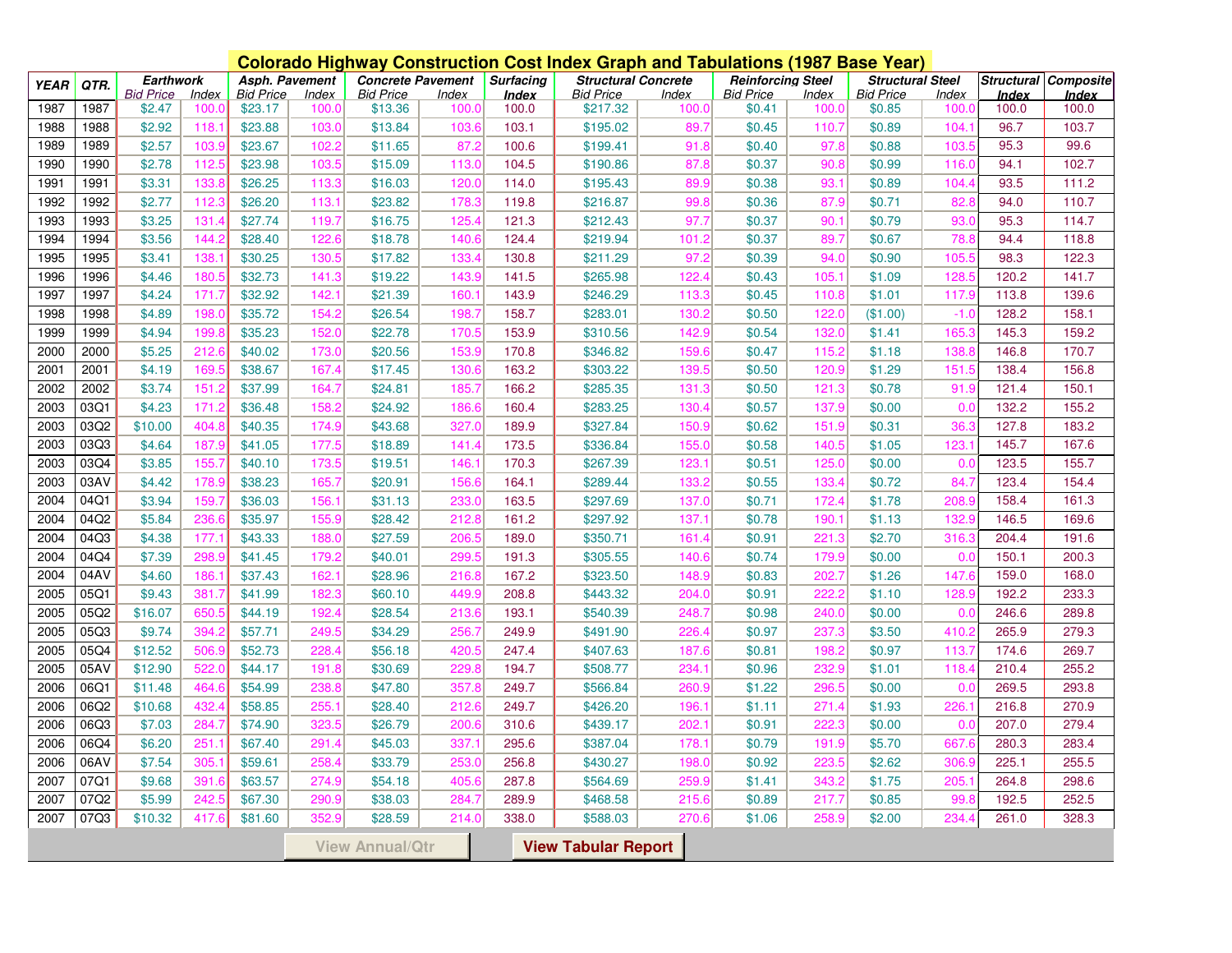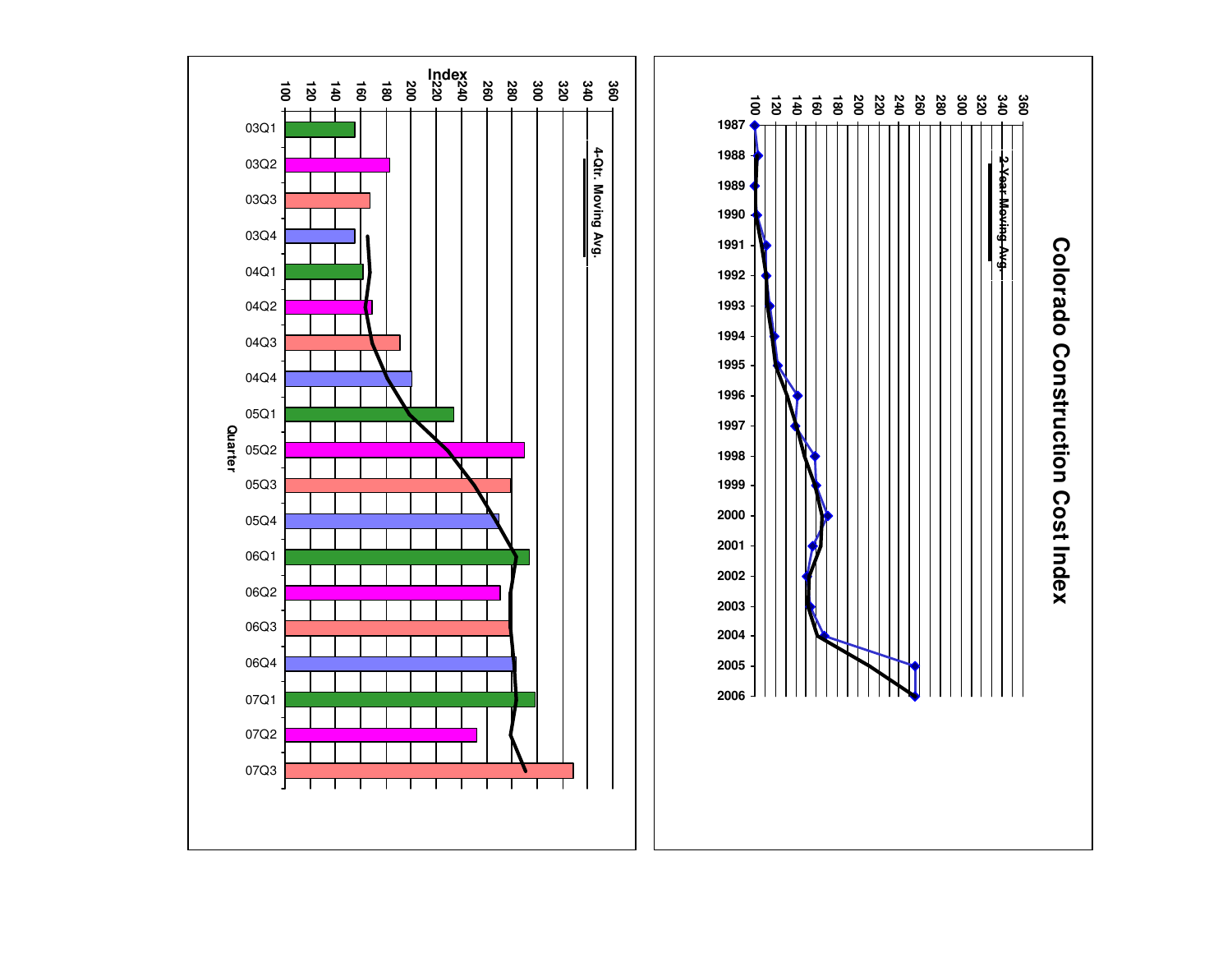#### Comments:

This Colorado Construction Cost Index is composed of six indicator items and based on bid prices relative to the unit prices of 1987 (unit index=100). The Index varies due to type and location of projects in addition overall economic conditions.

We at the Engineering Estimate and Market Analysis (EEMA) believe the third quarter CCI data is exaggerated to the upside due to the relatively small number of total projects awarded and the relatively small size of the average projects. The 4-quarter moving average, which smoothes out the short term swings, is at around 290.70, which is more in line with actual market conditions.

#### Earthwork (Excavation and Embankment):

The average price was \$10.32 a cu. yd. which is up \$4.33 from the previous quarter. Fewer projects with large earthwork quantities were awarded this quarter.

#### Hot Mix Asphalt:

The average price was \$81.60 a ton which is up \$14.30 from the previous quarter. In the third quarter fewer projects with large HMA quantities were awarded. In addition, diesel prices have continued to climb higher.

#### Concrete Pavement:

The average price was \$28.59 a sq. yd. which is down \$9.44 from the previous quarter. One of two projects with concrete pavement had very large quantities. This also continued the recent down trend of concrete pavement prices.

#### Structural Steel:

The average price was \$2.00 a lb. which is up \$1.15 from the previous quarter. Only one project with structural steel was awarded this quarter. This particular project had a relatively small quantity.

#### Structural Concrete:

The average price was \$588.03 a cu. yd. which is up \$119.45 from the previous quarter. Projects with small structural concrete quantities were awarded this quarter.

#### Reinforcing Steel:

The average price was \$1.06 a lb which is up \$0.17 from the previous quarter. Fewer projects with large reinforcing steel quantities were awarded this quarter.

#### ADDITIONAL INFORMATION:

For the 3rd quarter, the category indices showing an increase were Earthwork, Hot Mix Asphalt, Structural Steel, Structural Concrete, and Reinforcing Steel. The category indices showing a decrease was Concrete Pavement.

35 projects were bid and awarded this quarter for a total of \$77,291,766.29. By comparison, 42 projects were bid last quarter. The six categories for CCI items totaled \$25,449,589.17, which is